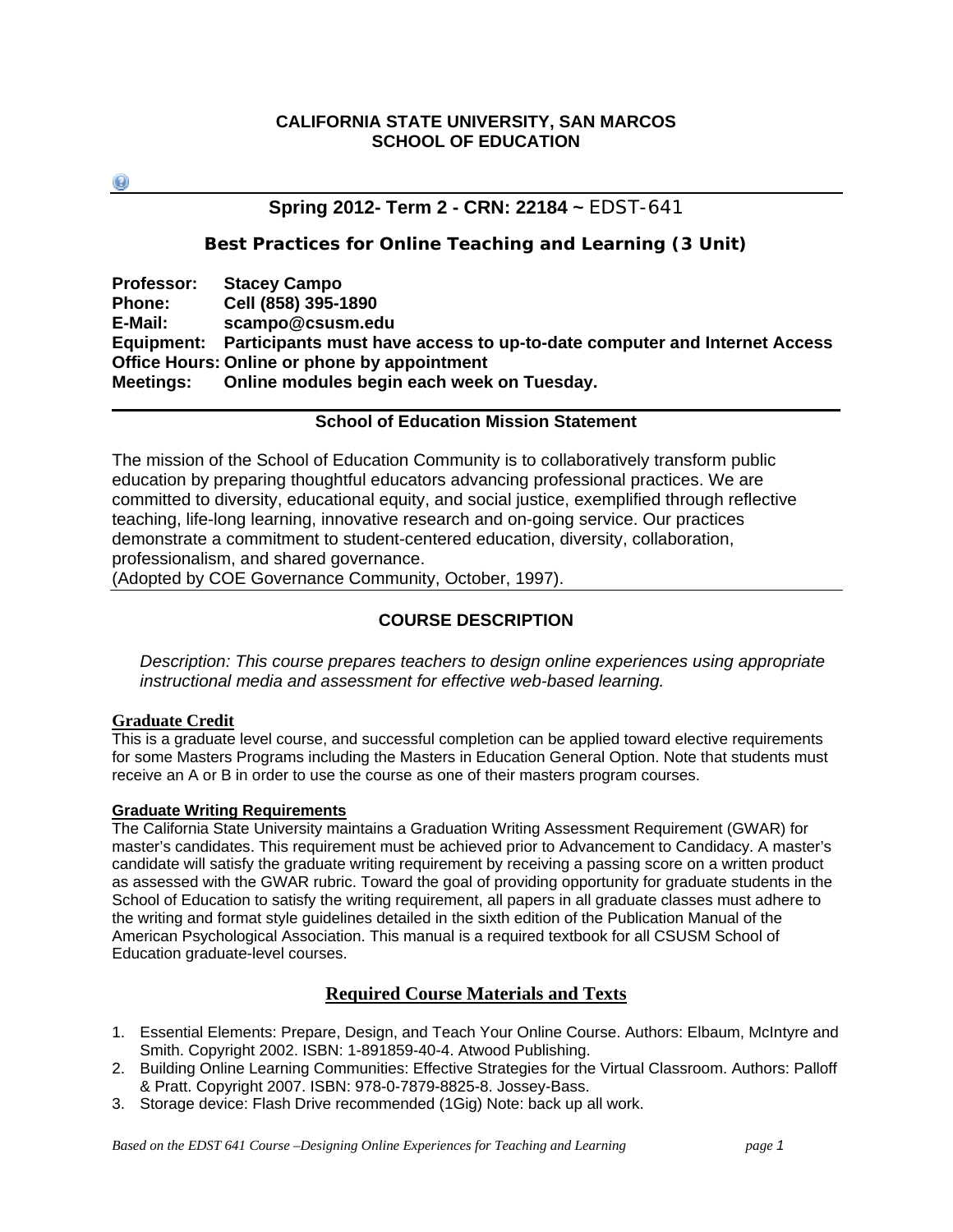- 4. Email Account Your campus account will access the Moodle shell starting on Feb 6th.
- 5. \*Computer Access –you must have a computer available throughout the course with ability to preview online audio clips and videos. Firefox Browser is preferred for use of Moodle.
- 6. You should have Microsoft Office software suite including Word, Excel and PowerPoint.

## **Course Goals: Learner Outcomes**

By the end of this course, participants will:

- participate in online learning experiences that provide an opportunity to reflect and understand learning needs from the perspective of a student in an online environment.
- plan, design and incorporate strategies to encourage active learning, interaction, participation and collaboration among students in the online environment.
- develop appropriate pedagogy and instructional strategies to support student success in an online environment. (i.e., clear expectations, prompt response, and regular feedback).
- collaborate with colleagues to build an online community using communication skills that reflect an awareness of self and others, along with an ability to convey ideas in a variety of contexts.
- utilize a variety of media and content to ensure success for students to achieve learning goals in the online environment.
- resources. understand how to advocate, model and teach safe, legal and ethical use of digital information and technology including respect for copyright, intellectual property and the appropriate documentation of
- incorporating access to digital resources. consider how to meet the diverse needs of all learners by using learner-centered strategies and
- develop and practice use of assessments, projects, and assignments that meet standards-based learning goals and assess learning progress by measuring student achievement of learning goals.

#### **Attendance Policy**

In this online course, It is expected that all students will have an active presence in the online community, or you cannot receive a grade of A or A-; if you are inactive for one week or more, you cannot receive a grade of B+ or B. If you have extenuating circumstances, you should contact the instructor as soon as possible. Organize each week so that you **visit the Moodle shell every 2-3 days.** This will provide you the opportunity to stay in touch with the module assignments and discussions. You will need to use an up-to-date computer and operating system that has the ability and speed to use Moodle and participate in activities, as well as play sound files and movie clips. **It is your responsibility to check these capabilities out as soon as you begin the course** and have a plan for completing and accessing these resources regularly. Note that assignment documents must be completed in Microsoft Office (Word, PowerPoint and/or Excel). The Firefox Browser must be used for full edit capabilities in Moodle). *Modules begin on Tuesday each week and end on Monday the following week. Initial posts in each module are due on Friday after the module start date.* 

### **Grading Policy**

 Manual, 6th edition for citation guidance. It is expected that all required work will be submitted on time, and that students will proofread and edit their assignments prior to submission. Students will ensure that all text is error-free (grammar, spelling), and ideas are logically and concisely presented. Each assignment grade will be negatively affected as a result of proof reading oversight. Each written assignment will be graded approximately 80% on content and context (detail, logic, synthesis of information, depth of analysis, etc.), and 20% on mechanics (grammar, syntax, spelling, format, uniformity of citation, etc.). All citations, where appropriate, will use American Psychological Association (APA) format. Consult American Psychological Association (APA)

#### **Late Assignments:**

Assignments are due by midnight on the date specified. Late assignments will receive a penalty of 5% per day. Students must submit all assignments at an acceptable level to pass the course.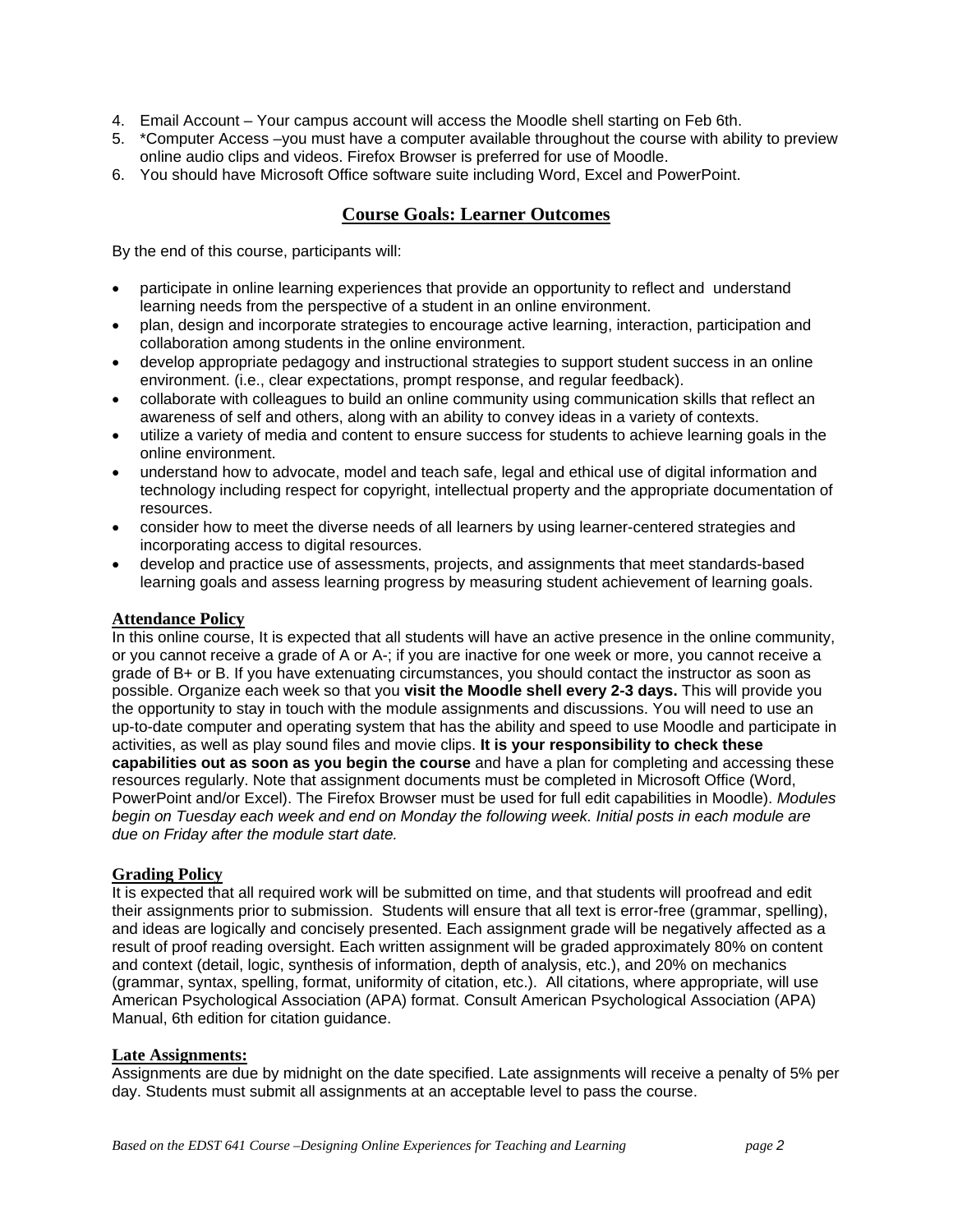#### **Forum Posting (Value Added Model)**

Start a forum with a greeting to an individual or to the whole group. Contribute your understanding or thinking to the forum using proper English format. Close your post with your name.

When replying to a posting in the Forum area (or through a Web Blog) by another student, instructor, or guest, you must **refer to the person by name and refer to their comments** within your posting. **To Add Value**, your response must do one of the following: **give an example** of what the prior post described; **provide a different perspective** of the topic posted; OR **expand upon the idea** posted in the message by including more detail and depth. The instructor will provide feedback in the first few modules to support understanding of this concept. Peers will also be asked to review how others conform to this aspect of the course discussions.

**Assignment Questions:** There is a **Questions** topic section in the Forum area of Moodle. This section is included to allow everyone the benefit of having access to instructor responses to questions about the course, activities, and/or assignments. Please review the posted questions before posting your question(s). Instructor will respond to posts within 48 hours. If you do not have a response by 48 hours, please contact the instructor directly by email or phone. Students may also respond to questions when they have information that will help other students.

**Moodle Help:** Contact the CSUSM help desk. Their location and hours are listed on the web: http://www.csusm.edu/iits/sth/ Be sure to leave a phone number and/or email if you leave a message at the help desk regarding a problem you are having. They can help with all technical aspects of the Moodle environment including problems with accessing files, uploading assignments, and using Moodle tools. **If you write to the instructor about a problem with Moodle,** please confirm that you have communicated with the Help Desk first and refer to who replied to your question.

#### **Important Considerations:**

- Assignments are due when noted in the module and/or assignment link.
- **All assignments should be based on thoughtful reflection**, and submitted only after final edits, proof-read and word-processed. The university has a 2500-word writing requirement for each course that is met through the course reflections, assignments and discussions. Use Microsoft Word for any Word Processed documents, but post directly to discussion instead of posting a file.
- **Contact instructor in advance** of any extended absence to accessing and contributing to module activities. If you contact the instructor about an absence, suggest a timeline for how you will make up missed sessions, contribute to group work, and if there is a need for an alternative assignment.
- **Grading of coursework** will be based on adherence to the assignment guidelines, evidence of application of course readings and resources, and clear evidence of specified revisions, clarity, and coherence, in revised work. Points are deducted for spelling and/or grammar errors.
- **Remember to cite** all information obtained from others completely in APA 6<sup>th</sup> Edition format. References are required.

#### $\bullet$

### **Grading Scale**

| $A = 93 - 100$ | $= 90 - 92$     | $B+ = 86-89$ | $B = 83 - 86$ |
|----------------|-----------------|--------------|---------------|
| $B - 80 - 82$  | $C_{+}$ = 77-79 | $C = 73-76$  | $C - 70-72$   |
| $D = 60 - 69$  | $= 59$ or lower |              |               |